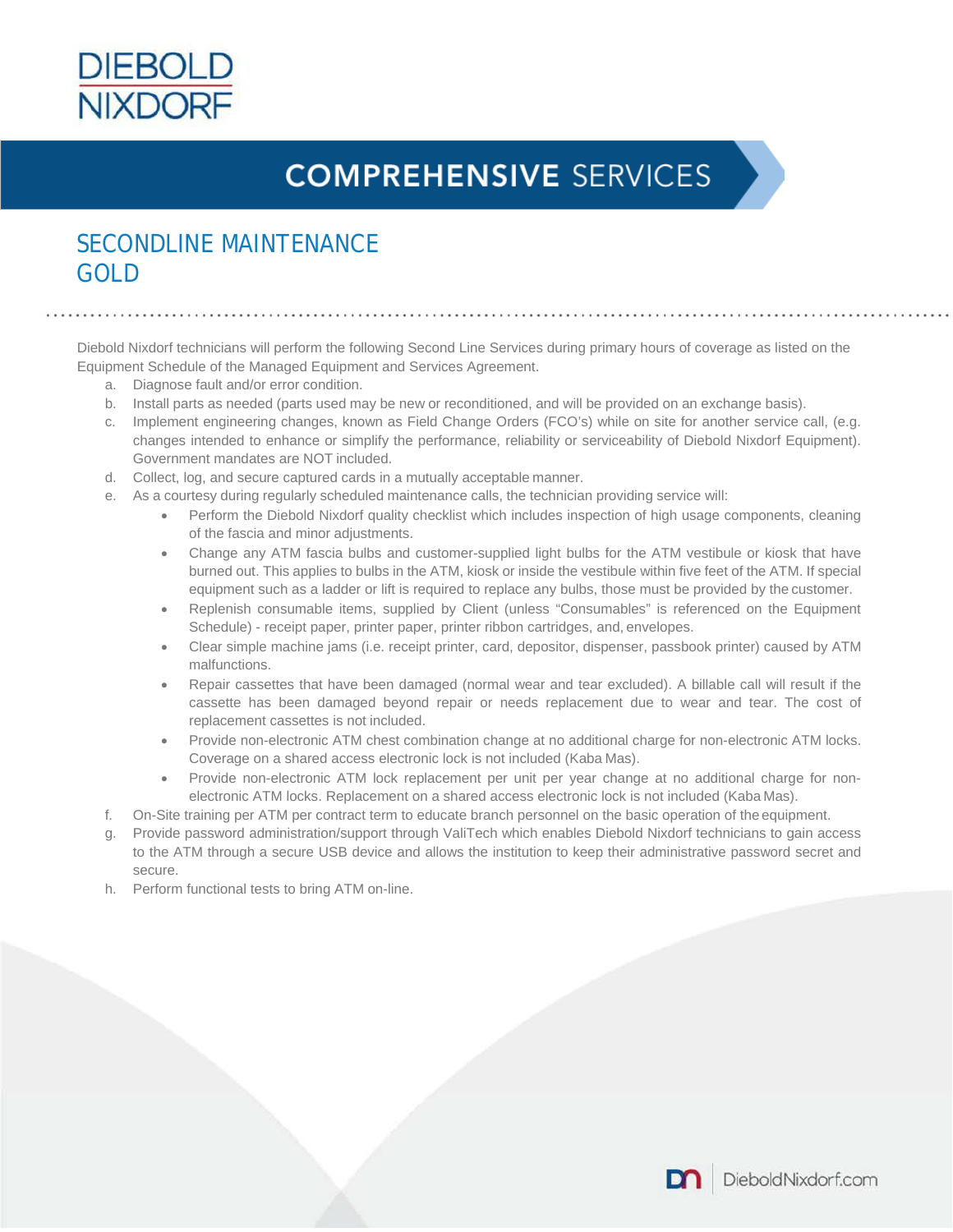

### **COMPREHENSIVE SERVICES**

- i. Labor up to two (2) hours diagnosing and isolating a problem where the result is found to be related to a communication problem and not a Diebold Nixdorf equipment related issue. Does not include the coverage of and/or replacement of communication devices and peripheral wiring external to the ATM (cables, modems, routers, servers, hubs, converters, etc. or vendor access requests.
- j. Travel required when a service call is placed but upon arrival the ATM is running properly. ATMs with excessive no problem found calls will be brought to the customer's attention for immediate problem resolution, and Diebold Nixdorf may charge for such calls on a Time and Material basis. Excessive is generally defined as an ATM that exceeds an average of two no problem found errors within a 30-60 day period of time.
- k. Labor required repairing a fault caused by an action, or lack thereof, by institution personnel (i.e. poorly loaded currency, improperly loaded paper, light printing due to low ink and consumer card jams). ATMs with excessive personnel error calls will be brought to the Client's attention for immediate problem resolution and Diebold Nixdorf may charge for such calls on a Time and Material basis. Excessive is generally defined as an ATM that exceeds an average of two personnel errors within a 30-60 day period of time.

#### CLIENT MAINTENANCE SERVICE RESPONSIBILITIES INCLUDE

- a. Client will notify Diebold Nixdorf with a phone call and in writing if Diebold Nixdorf is not meeting service and maintenance standards.
- b. Client will provide free, clear and safe access to all sites and space during primary hours of coverage as listed on the Equipment Schedule and a suitable work environment for safe and propermaintenance.

#### OUT OF SCOPE SERVICES FOR WHICH THERE WILL BE AN ADDITIONAL TIME AND MATERIALS CHARGE INCLUDE BUT ARE NOT LIMITED TO THE FOLLOWING

- a. Service as a result of abuse, misuse, electrical storms, power failures or fluctuations, glass breakage or damage, failure to follow user maintenance and operating instructions, or the failure or results of failure of interconnected equipment including, but not limited to, wiring, conduit, or voice data transmission equipment or facilities.
- b. Service as a result of vandalism, fire, flood, acts of God or other damage or destruction of the Equipment other than ordinary wear and tearthereof.
- c. Lockouts or damages caused by war, public disorder, fire, water or other liquids, burglary, blasting, mining, settling of foundations, expansions of doors or walls, loss of combinations or by imperfect changing of combinations or time locks.
- d. Services required because of service, inspection, or tampering with equipment by non-Diebold Nixdorf designated personnel; or relocation of equipment, changes to configuration, installation of additional features, options or functions, major overhauls, or refurbishing the equipment.
- e. Automatic Teller Machine cassettes.
- f. Return trips to Locations because of site conditions or Client personnel unwilling or unable to accommodate maintenance.
- g. Any work required by Client and performed outside of the primary hours of coverage.
	- Primary hours of coverage are listed on the Equipment Schedule.
	- Overtime coverage is billable and is after the hours as listed on the Equipment Schedule, Monday thru Saturday.
	- Sunday coverage is billable unless included in the primary hours of coverage stated in the Equipment Schedule.
	- Holiday coverage is billable and includes New Years Day, Memorial Day, Independence Day, Labor Day, Thanksgiving Day, and Christmas Day.
	- Service calls to include applicable trip & supply charges.
	- Service calls to include one way travel billed at appropriate hourly rate.